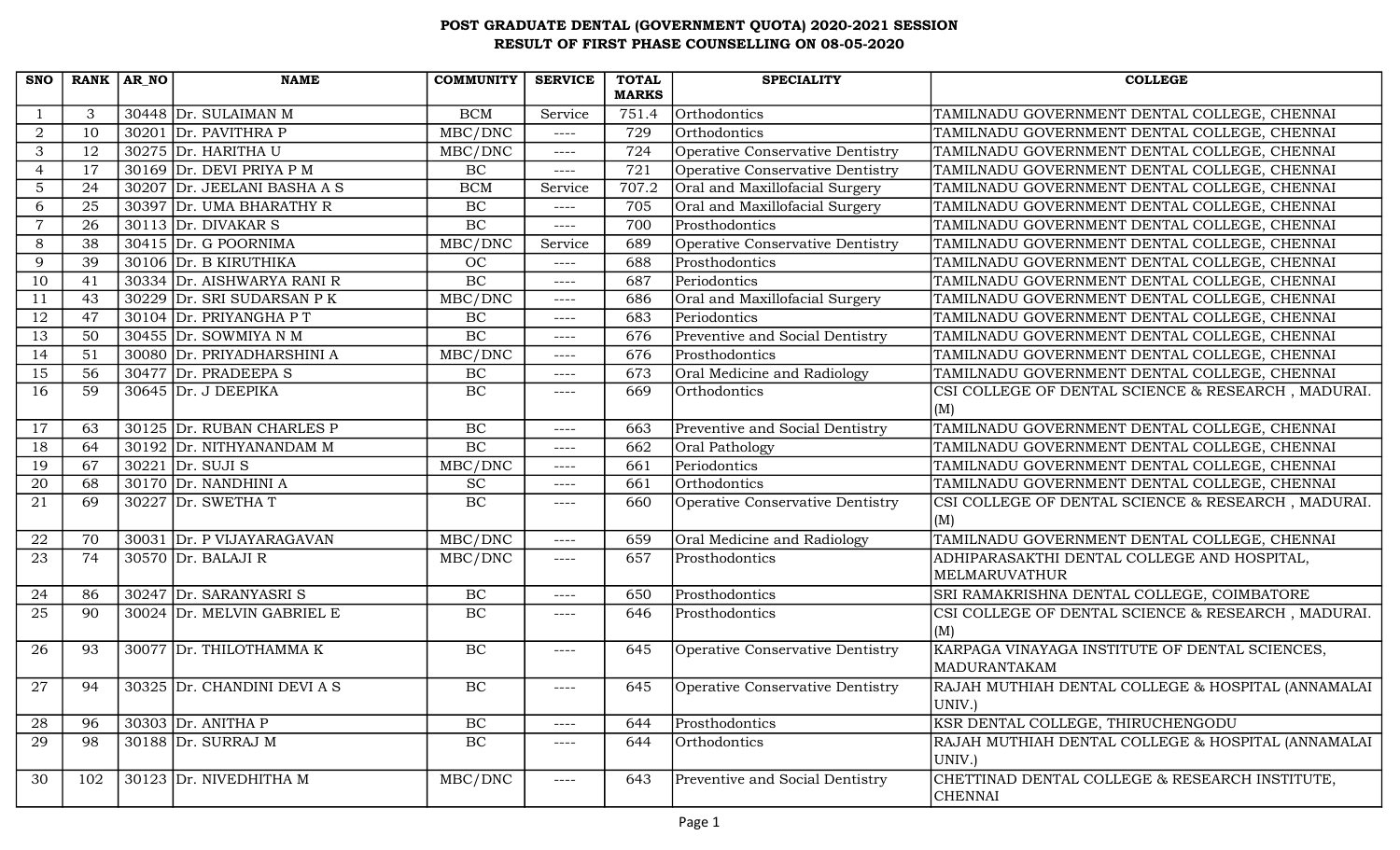| <b>SNO</b> |     | RANK AR NO | <b>NAME</b>                       | <b>COMMUNITY</b> | <b>SERVICE</b> | <b>TOTAL</b><br><b>MARKS</b> | <b>SPECIALITY</b>                | <b>COLLEGE</b>                                                                                    |
|------------|-----|------------|-----------------------------------|------------------|----------------|------------------------------|----------------------------------|---------------------------------------------------------------------------------------------------|
| 31         | 104 |            | 30245 Dr. JEEVEETHA P             | BC               | $--- -$        | 642                          | Prosthodontics                   | RAJAH MUTHIAH DENTAL COLLEGE & HOSPITAL (ANNAMALAI<br>UNIV.)                                      |
| 32         | 106 |            | 30040 Dr. R PAVITHRA              | BC               | $---$          | 639                          | Oral and Maxillofacial Surgery   | RAJAH MUTHIAH DENTAL COLLEGE & HOSPITAL (ANNAMALAI<br>UNIV.)                                      |
| 33         | 108 |            | 30293 Dr. LEEVAN PAUL P           | $\rm BC$         | $--- -$        | 638                          | Orthodontics                     | RAJAS DENTAL COLLEGE, TIRUNELVELI                                                                 |
| 34         | 109 |            | 30186 Dr. P BHUVANESHWARI         | OC               | $- - - -$      | 636                          | Oral and Maxillofacial Surgery   | CSI COLLEGE OF DENTAL SCIENCE & RESEARCH, MADURAI.<br>(M)                                         |
| 35         | 111 |            | 30449 Dr. BHAGYASRI B             | BC               | $--- -$        | 635                          | Prosthodontics                   | RAGAS DENTAL COLLEGE, CHENNAI                                                                     |
| 36         | 112 |            | 30339 Dr. SIVAKUMARAN J           | BC               | $- - - -$      | 635                          | Operative Conservative Dentistry | ADHIPARASAKTHI DENTAL COLLEGE AND HOSPITAL,<br><b>MELMARUVATHUR</b>                               |
| 37         | 113 |            | 30018 Dr. PAVITHIRAN C            | $\rm BC$         | $---$          | 635                          | Operative Conservative Dentistry | RAJAS DENTAL COLLEGE, TIRUNELVELI                                                                 |
| 38         | 116 |            | 30439 Dr. GOWTHAM ST              | BC               | $---$          | 633                          | Operative Conservative Dentistry | TAGORE DENTAL COLLEGE & HOSPITAL, VANDALUR POST,<br>CHENNAI.                                      |
| 39         | 117 |            | 30443 Dr. NAVEENKUMAR R           | BC               | $--- -$        | 632                          | Prosthodontics                   | RAJAS DENTAL COLLEGE, TIRUNELVELI                                                                 |
| 40         | 118 |            | 30294 Dr. ABHINAYA J              | BC               | $--- -$        | 630                          |                                  | Pedodontics and Preventive Dentistry RAJAH MUTHIAH DENTAL COLLEGE & HOSPITAL (ANNAMALAI<br>UNIV.) |
| 41         | 119 |            | 30162 Dr. LAKSHMI PRIYA E         | BC               | $--- -$        | 630                          | Prosthodontics                   | ADHIPARASAKTHI DENTAL COLLEGE AND HOSPITAL,<br><b>MELMARUVATHUR</b>                               |
| 42         | 123 |            | 30473 Dr. APARNA G                | OC               | $--- -$        | 625                          | Periodontics                     | CSI COLLEGE OF DENTAL SCIENCE & RESEARCH, MADURAI.<br>(M)                                         |
| 43         | 124 |            | 30025 Dr. L MADHANKUMAR           | <b>BC</b>        | $--- -$        | 624                          | Prosthodontics                   | RAGAS DENTAL COLLEGE, CHENNAI                                                                     |
| 44         | 125 |            | $30214$ Dr. MANOJ K               | BC               | $---$          | 624                          |                                  | Pedodontics and Preventive Dentistry RAJAH MUTHIAH DENTAL COLLEGE & HOSPITAL (ANNAMALAI<br>UNIV.) |
| 45         | 126 |            | 30301 Dr. JOY SHOBA G             | MBC/DNC          | $--- -$        | 620                          | Operative Conservative Dentistry | SRI RAMAKRISHNA DENTAL COLLEGE, COIMBATORE                                                        |
| 46         | 128 |            | 30742 Dr. ASHIKA SULTHANA A       | <b>BCM</b>       | $---$          | 619                          | Periodontics                     | RAJAH MUTHIAH DENTAL COLLEGE & HOSPITAL (ANNAMALAI<br>UNIV.)                                      |
| 47         | 129 |            | 30101 Dr. SETHUPATHI R            | MBC/DNC          | $--- -$        | 618                          | Operative Conservative Dentistry | SRI VENKATESWARA DENTAL COLLEGE & HOSPITAL,<br>THALAMPUR, CHENNAI                                 |
| 48         | 130 |            | 30287 Dr. SWARNAA E               | BC               | $--- -$        | 618                          | Prosthodontics                   | SRI VENKATESWARA DENTAL COLLEGE & HOSPITAL,<br>THALAMPUR, CHENNAI                                 |
| 49         | 131 |            | 30519 Dr. AARTHI S L M            | MBC/DNC          | $--- -$        | 618                          | Prosthodontics                   | CSI COLLEGE OF DENTAL SCIENCE & RESEARCH, MADURAI.<br>(M)                                         |
| 50         | 132 |            | 30332 Dr. A SRIVAINAVI            | $\rm BC$         | $---$          | 616                          | Periodontics                     | CHETTINAD DENTAL COLLEGE & RESEARCH INSTITUTE,<br><b>CHENNAI</b>                                  |
| 51         | 133 |            | $30052$ Dr. MONISHA M L           | BC               | $---$          | 616                          | Oral and Maxillofacial Surgery   | KARPAGA VINAYAGA INSTITUTE OF DENTAL SCIENCES,<br>MADURANTAKAM                                    |
| 52         | 136 |            | 30237 Dr. K NAVEEN KUMAR BHARATHI | SC               | $---$          | 614                          | Oral Medicine and Radiology      | TAMILNADU GOVERNMENT DENTAL COLLEGE, CHENNAI                                                      |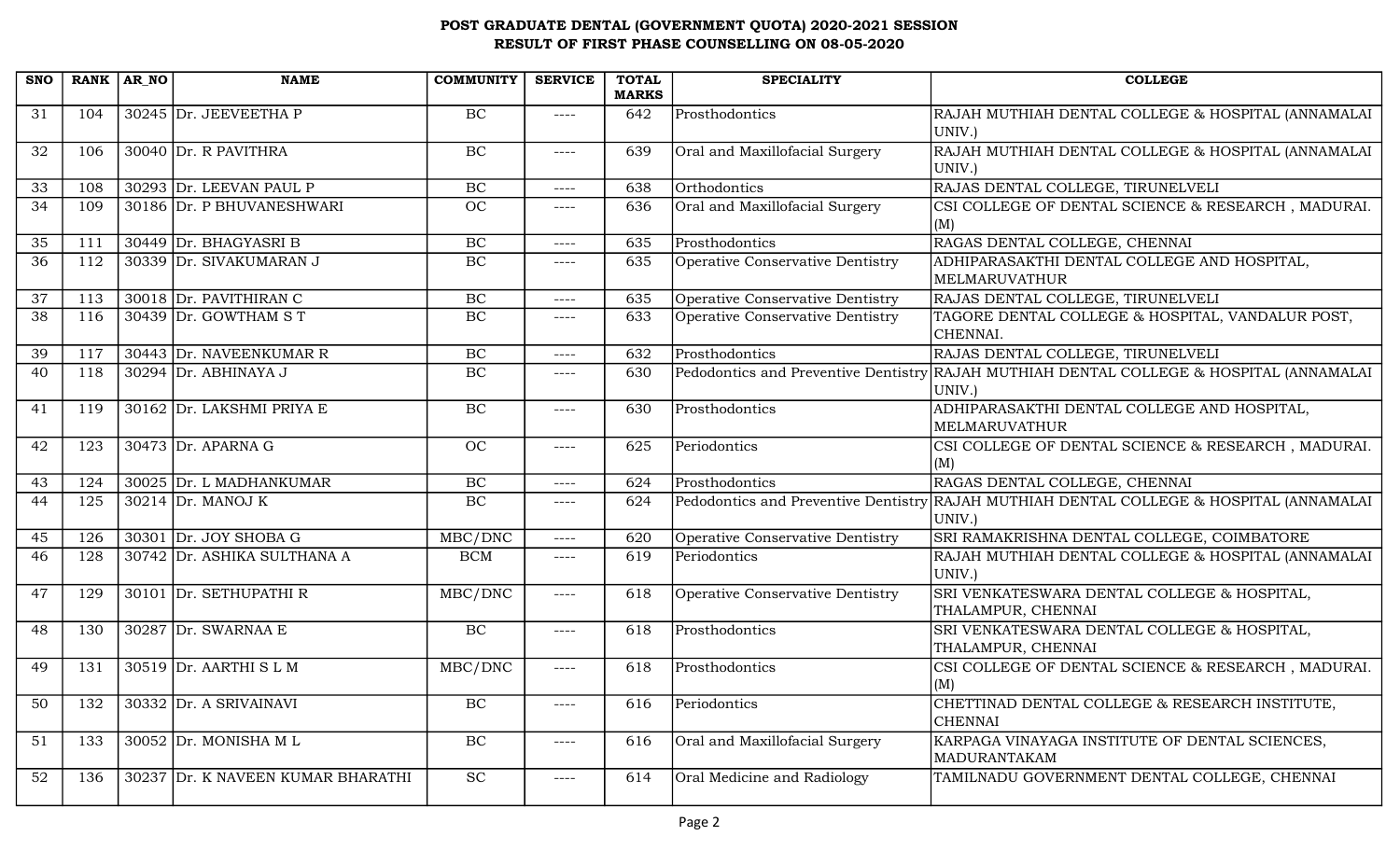| <b>SNO</b>      | RANK AR NO | <b>NAME</b>                      | <b>COMMUNITY</b> | <b>SERVICE</b> | <b>TOTAL</b> | <b>SPECIALITY</b>               | <b>COLLEGE</b>                                                                      |
|-----------------|------------|----------------------------------|------------------|----------------|--------------|---------------------------------|-------------------------------------------------------------------------------------|
|                 |            |                                  |                  |                | <b>MARKS</b> |                                 |                                                                                     |
| 53              | 137        | 30299 Dr. P SHRINNIVASAN         | BC               | $---$          | 612          | Periodontics                    | SRI RAMAKRISHNA DENTAL COLLEGE, COIMBATORE                                          |
| $\overline{54}$ | 138        | 30587 Dr. PHAVITHRASRI KANNAN    | BC               | $--- -$        | 611          | Periodontics                    | SRI RAMAKRISHNA DENTAL COLLEGE, COIMBATORE                                          |
| $\overline{55}$ | 139        | 30065 Dr. JANANEI R              | MBC/DNC          | $--- -$        | 610          |                                 | Pedodontics and Preventive Dentistry CHETTINAD DENTAL COLLEGE & RESEARCH INSTITUTE, |
|                 |            |                                  |                  |                |              |                                 | <b>CHENNAI</b>                                                                      |
| 56              | 140        | 30738 Dr. SOPHIA MERLIN DAWSON J | BC               | $--- -$        | 610          | Periodontics                    | CHETTINAD DENTAL COLLEGE & RESEARCH INSTITUTE,                                      |
|                 |            |                                  |                  |                |              |                                 | <b>CHENNAI</b>                                                                      |
| 57              | 141        | 30110 Dr. KISHORE KUMAR G        | BC               | $--- -$        | 609          | Periodontics                    | SRI VENKATESWARA DENTAL COLLEGE & HOSPITAL,                                         |
|                 |            |                                  |                  |                |              |                                 | THALAMPUR, CHENNAI                                                                  |
| 58              | 145        | 30029 Dr. SRI SANJHANAA C        | MBC/DNC          | $---$          | 608          | Periodontics                    | SRI RAMAKRISHNA DENTAL COLLEGE, COIMBATORE                                          |
| $\overline{59}$ | 151        | 30559 Dr. GAYATHRI M             | <b>OC</b>        | $---$          | 602          | Periodontics                    | KARPAGA VINAYAGA INSTITUTE OF DENTAL SCIENCES,                                      |
|                 |            |                                  |                  |                |              |                                 | MADURANTAKAM                                                                        |
| 60              | 153        | 30650 Dr. R SANTHIYA             | BC               | $--- -$        | 600          | Periodontics                    | ADHIPARASAKTHI DENTAL COLLEGE AND HOSPITAL,                                         |
|                 |            |                                  |                  |                |              |                                 | <b>MELMARUVATHUR</b>                                                                |
| 61              | 155        | $30122$ Dr. B ALIF AHMED         | <b>BCM</b>       | $--- -$        | 600          | Periodontics                    | KSR DENTAL COLLEGE, THIRUCHENGODU                                                   |
| 62              | 156        | 30414 Dr. JOSEPHINE FLORA A      | BC               | $---$          | 598          | Periodontics                    | KSR DENTAL COLLEGE, THIRUCHENGODU                                                   |
| 63              | 159        | 30220 Dr. PRIYANKARANI G R       | <b>BC</b>        | $---$          | 594          | Preventive and Social Dentistry | CHETTINAD DENTAL COLLEGE & RESEARCH INSTITUTE,                                      |
|                 |            |                                  |                  |                |              |                                 | <b>CHENNAI</b>                                                                      |
| 64              | 160        | 30391 Dr. THIRUMARAN D           | BC               | $--- -$        | 593          | Periodontics                    | MADHA DENTAL COLLEGE                                                                |
| 65              | 162        | 30390 Dr. DIVYA T                | BC               | $--- -$        | 592          | Periodontics                    | MADHA DENTAL COLLEGE                                                                |
| 66              | 164        | 30739 Dr. ANANTHI                | BC               | $--- -$        | 590          | Oral Pathology                  | ADHIPARASAKTHI DENTAL COLLEGE AND HOSPITAL,                                         |
|                 |            |                                  |                  |                |              |                                 | <b>MELMARUVATHUR</b>                                                                |
| 67              | 166        | 30291 Dr. PRIYADHARSHINI K       | $\overline{SC}$  | $--- -$        | 589          | Prosthodontics                  | SRI RAMAKRISHNA DENTAL COLLEGE, COIMBATORE                                          |
| 68              | 167        | 30084 Dr. SRI SAHANA I           | MBC/DNC          | $---$          | 587          | Oral and Maxillofacial Surgery  | RAJAS DENTAL COLLEGE, TIRUNELVELI                                                   |
| 69              | 170        | 30147 Dr. NAVEENKUMAR G          | MBC/DNC          | $---$          | 585          | Prosthodontics                  | ADHIPARASAKTHI DENTAL COLLEGE AND HOSPITAL,                                         |
|                 |            |                                  |                  |                |              |                                 | <b>MELMARUVATHUR</b>                                                                |
| 70              | 173        | 30424 Dr. SRIBRINDHA KRISHNAN    | SC               | $---$          | 584          | Oral and Maxillofacial Surgery  | SRI RAMAKRISHNA DENTAL COLLEGE, COIMBATORE                                          |
| 71              | 179        | 30447 Dr. J SAILAKSHMI           | BC               | $--- -$        | 583          | Preventive and Social Dentistry | RAGAS DENTAL COLLEGE, CHENNAI                                                       |
| 72              | 182        | 30250 Dr. MENAKHASUNDHARI P      | BC               | $---$          | 583          | Oral Medicine and Radiology     | RAJAH MUTHIAH DENTAL COLLEGE & HOSPITAL (ANNAMALAI                                  |
|                 |            |                                  |                  |                |              |                                 | UNIV.)                                                                              |
| 73              | 187        | 30409 Dr. PARTHIBAN V            | MBC/DNC          | $---$          | 580          | Orthodontics                    | KARPAGA VINAYAGA INSTITUTE OF DENTAL SCIENCES,                                      |
|                 |            |                                  |                  |                |              |                                 | MADURANTAKAM                                                                        |
| 74              | 191        | $30217$ Dr. CHOBANA S            | BC               | $---$          | 579          | Oral Pathology                  | CHETTINAD DENTAL COLLEGE & RESEARCH INSTITUTE,                                      |
|                 |            |                                  |                  |                |              |                                 | <b>CHENNAI</b>                                                                      |
| 75              | 195        | 30487 Dr. SRUTHI OK              | BC               | $--- -$        | 576          | Preventive and Social Dentistry | RAGAS DENTAL COLLEGE, CHENNAI                                                       |
| 76              | 197        | 30370 Dr. K A ACCHUTHAKRISHNAN   | BC               | $---$          | 575          | Oral Medicine and Radiology     | CHETTINAD DENTAL COLLEGE & RESEARCH INSTITUTE,                                      |
|                 |            |                                  |                  |                |              |                                 | <b>CHENNAI</b>                                                                      |
| 77              | 201        | $30138$ Dr. HARISHMA S           | $\rm BC$         | $--- -$        | 573          | Oral Pathology                  | RAJAH MUTHIAH DENTAL COLLEGE & HOSPITAL (ANNAMALAI                                  |
|                 |            |                                  |                  |                |              |                                 | UNIV.)                                                                              |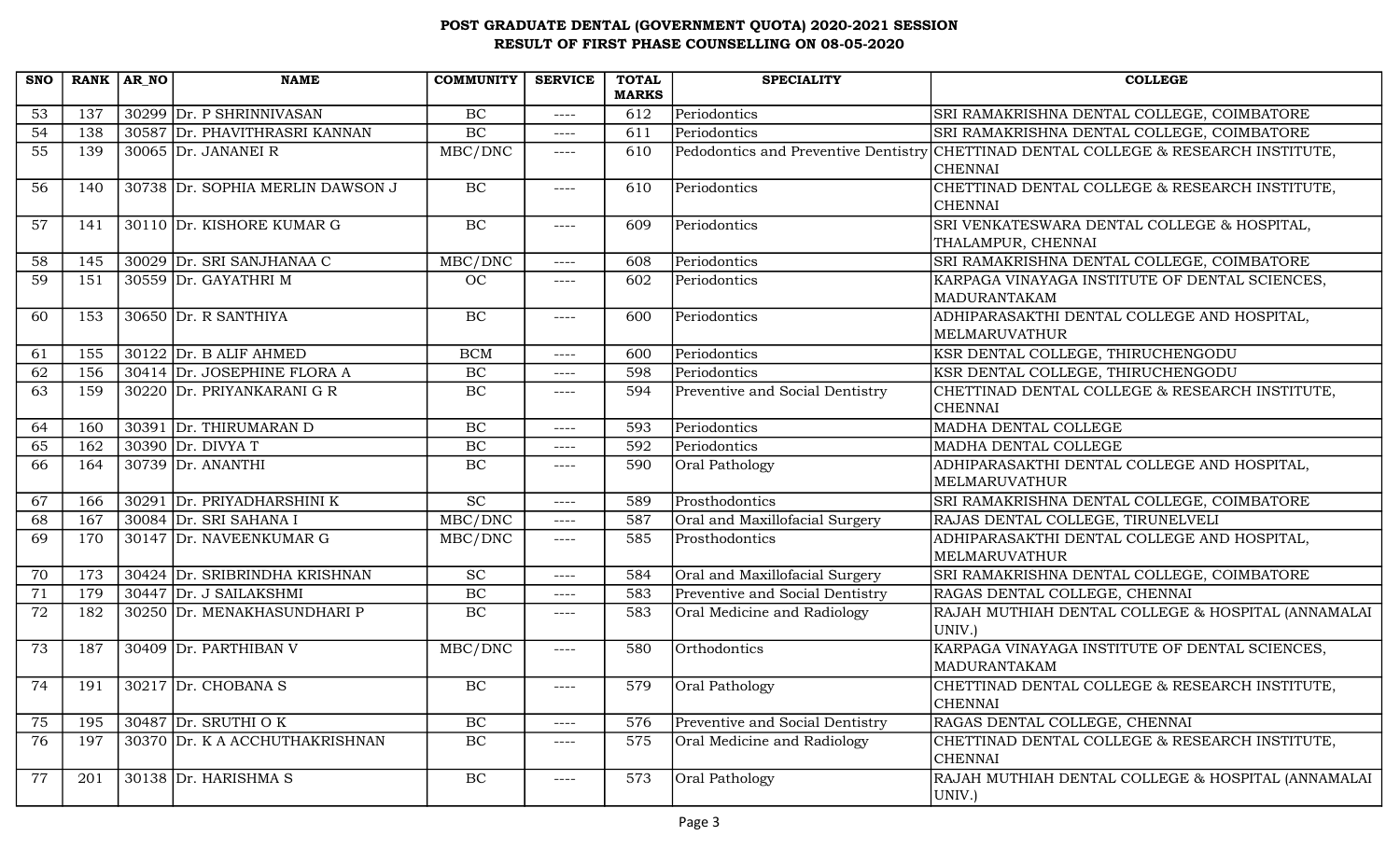| <b>SNO</b> |     | RANK $AR_N$ | <b>NAME</b>                   | <b>COMMUNITY</b>      | <b>SERVICE</b> | <b>TOTAL</b><br><b>MARKS</b> | <b>SPECIALITY</b>                    | <b>COLLEGE</b>                                               |
|------------|-----|-------------|-------------------------------|-----------------------|----------------|------------------------------|--------------------------------------|--------------------------------------------------------------|
| 78         | 212 |             | $30427$ Dr. K ELAKKIYA        | BC                    | $--- -$        | 568                          | Oral Medicine and Radiology          | KSR DENTAL COLLEGE, THIRUCHENGODU                            |
| 79         | 215 |             | 30087 Dr. PANDIYARAJAN P      | MBC/DNC               | ----           | 566                          | Oral and Maxillofacial Surgery       | TAGORE DENTAL COLLEGE & HOSPITAL, VANDALUR POST,             |
|            |     |             |                               |                       |                |                              |                                      | CHENNAI.                                                     |
| 80         | 216 |             | 30731 Dr. K R G ARAVIND KUMAR | BC                    | ----           | 566                          | Oral Medicine and Radiology          | RAGAS DENTAL COLLEGE, CHENNAI                                |
| 81         | 219 |             | 30145 Dr. SWEETY S DAVIS      | BC                    | ----           | 565                          | Oral Medicine and Radiology          | SREE MOOKAMBIKA INSTITUTE OF DENTAL SCIENCES,                |
|            |     |             |                               |                       |                |                              |                                      | KANYAKUMARI                                                  |
| 82         | 221 |             | 30383 Dr. GAYATHRI V S        | BC                    | $--- -$        | 564                          | Oral Medicine and Radiology          | RAGAS DENTAL COLLEGE, CHENNAI                                |
| 83         | 222 |             | 30613 Dr. DIVYA PRIYAL S      | MBC/DNC               | ----           | 561                          | Periodontics                         | CHETTINAD DENTAL COLLEGE & RESEARCH INSTITUTE,               |
|            |     |             |                               |                       |                |                              |                                      | <b>CHENNAI</b>                                               |
| 84         | 226 |             | 30384 Dr. NAGARAJAN D         | MBC/DNC               | $---$          | 560                          | Prosthodontics                       | KARPAGA VINAYAGA INSTITUTE OF DENTAL SCIENCES,               |
|            |     |             |                               |                       |                |                              |                                      | MADURANTAKAM                                                 |
| 85         | 232 |             | 30536 Dr. KANMANI S           | BC                    | $--- -$        | 557                          | Oral Pathology                       | RAGAS DENTAL COLLEGE, CHENNAI                                |
| 86         | 236 |             | 30502 Dr. MANIYAMMAI A S      | MBC/DNC               | ----           | 557                          | Periodontics                         | KSR DENTAL COLLEGE, THIRUCHENGODU                            |
| 87         | 237 |             | 30597 Dr. INDHUMATHI E        | <b>SC</b>             | $---$          | 556                          | Prosthodontics                       | TAGORE DENTAL COLLEGE & HOSPITAL, VANDALUR POST,             |
|            |     |             |                               |                       |                |                              |                                      | CHENNAI.                                                     |
| 88         | 238 |             | 30352 $Dr. ELAKKIYA S$        | BC                    | $---$          | 555                          | Oral Medicine and Radiology          | MADHA DENTAL COLLEGE                                         |
| 89         | 242 |             | 30063 Dr. K SWETHA            | MBC/DNC               | ----           | 554                          | Periodontics                         | ADHIPARASAKTHI DENTAL COLLEGE AND HOSPITAL,                  |
|            |     |             |                               |                       |                |                              |                                      | MELMARUVATHUR                                                |
| 90         | 247 |             | 30679 Dr. A S PRADHIBHA       | BC                    | $---$          | 553                          | Oral Medicine and Radiology          | VIVEKANANDHA DENTAL COLLEGE FOR WOMEN                        |
| 91         | 253 |             | 30639 Dr. ABDUL BAZITH F      | <b>BCM</b>            | ----           | 551                          | Prosthodontics                       | SRI VENKATESWARA DENTAL COLLEGE & HOSPITAL,                  |
|            |     |             |                               |                       |                |                              |                                      | THALAMPUR, CHENNAI                                           |
| 92         | 255 |             | 30388 Dr. DHARSHANA S         | MBC/DNC               | ----           | 551                          | Periodontics                         | RAGAS DENTAL COLLEGE, CHENNAI                                |
| 93         | 261 |             | 30356 Dr. JESINTHA MARY       | BC                    | ----           | 547                          | Oral Medicine and Radiology          | RAJAS DENTAL COLLEGE, TIRUNELVELI                            |
| 94         | 262 |             | $30143$ Dr. VISHNU P          | BC                    | $---$          | 547                          | Preventive and Social Dentistry      | BEST DENTAL COLLEGE, MADURAI                                 |
| 95         | 264 |             | 30573 Dr. S VINCY PREETHA     | BC<br>$\overline{SC}$ | ----           | 546                          | Preventive and Social Dentistry      | BEST DENTAL COLLEGE, MADURAI                                 |
| 96         | 266 |             | $30541$ Dr. MUGILAN           |                       | ----           | 545                          | Orthodontics                         | RAJAH MUTHIAH DENTAL COLLEGE & HOSPITAL (ANNAMALAI<br>UNIV.) |
| 97         | 271 |             | $30314$ Dr. KAVIYAH V         | BC                    | ----           | 543                          | Oral Pathology                       | RAGAS DENTAL COLLEGE, CHENNAI                                |
| 98         | 274 |             | 30068 Dr. NANDHINI K          | <b>SC</b>             | ----           | 541                          | Prosthodontics                       | CHETTINAD DENTAL COLLEGE & RESEARCH INSTITUTE,               |
|            |     |             |                               |                       |                |                              |                                      | <b>CHENNAI</b>                                               |
| 99         | 275 |             | $30721$ Dr. KEERTHI P         | <b>SC</b>             | ----           | 541                          | Periodontics                         | CSI COLLEGE OF DENTAL SCIENCE & RESEARCH, MADURAI.           |
|            |     |             |                               |                       |                |                              |                                      | (M)                                                          |
| 100        | 276 |             | 30683 Dr. G DINESH KUMAR      | SC                    | $---$          | 541                          | Periodontics                         | RAGAS DENTAL COLLEGE, CHENNAI                                |
| 101        | 280 |             | 30730 $Dr.$ SUMEGHA S         | <b>SC</b>             | ----           | 537                          | Pedodontics and Preventive Dentistry | KARPAGA VINAYAGA INSTITUTE OF DENTAL SCIENCES,               |
|            |     |             |                               |                       |                |                              |                                      | MADURANTAKAM                                                 |
| 102        | 283 |             | 30013 Dr. B K SUJATHA DEVI    | MBC/DNC               | $---$          | 535                          | Preventive and Social Dentistry      | CHETTINAD DENTAL COLLEGE & RESEARCH INSTITUTE,               |
|            |     |             |                               |                       |                |                              |                                      | <b>CHENNAI</b>                                               |
| 103        | 287 |             | 30437 Dr. M RANJANADEVI       | MBC/DNC               | $---$          | 531                          | Preventive and Social Dentistry      | VIVEKANANDHA DENTAL COLLEGE FOR WOMEN                        |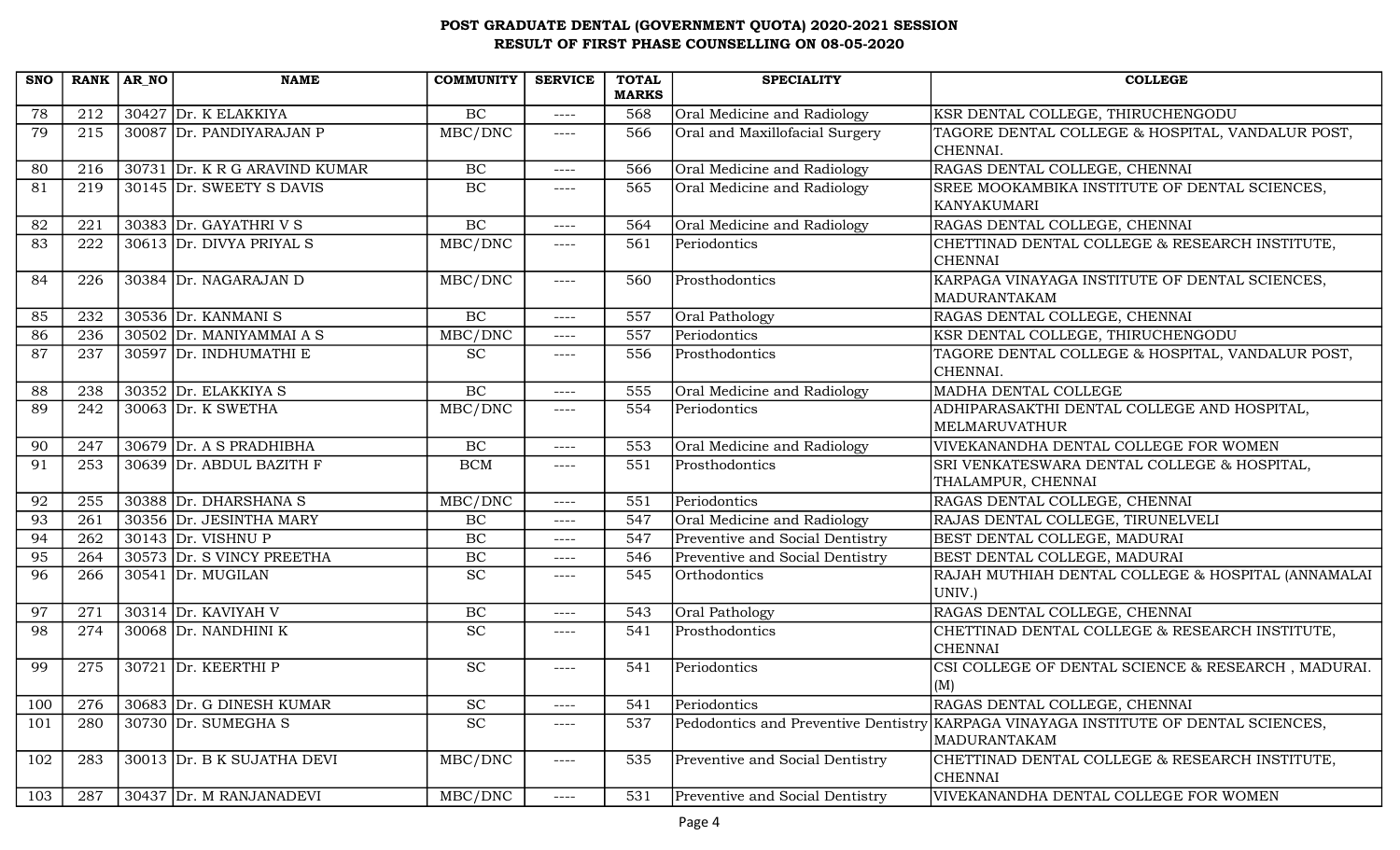| <b>SNO</b> | <b>RANK</b> | AR_NO | <b>NAME</b>                    | <b>COMMUNITY</b> | <b>SERVICE</b> | <b>TOTAL</b> | <b>SPECIALITY</b>               | <b>COLLEGE</b>                                                 |
|------------|-------------|-------|--------------------------------|------------------|----------------|--------------|---------------------------------|----------------------------------------------------------------|
|            |             |       |                                |                  |                | <b>MARKS</b> |                                 |                                                                |
| 104        | 289         |       | 30020 Dr. SYED AJMAL           | <b>BCM</b>       | $--- -$        | 530          | Periodontics                    | SREE MOOKAMBIKA INSTITUTE OF DENTAL SCIENCES,<br>KANYAKUMARI   |
| 105        | 290         |       | 30187 Dr. ARUNA K M            | <b>BC</b>        | ----           | 529          | Oral Pathology                  | RAGAS DENTAL COLLEGE, CHENNAI                                  |
| 106        | 291         |       | 30379 Dr. RUDHRA K             | <b>BC</b>        | $--- -$        | 527          | Oral Medicine and Radiology     | KARPAGA VINAYAGA INSTITUTE OF DENTAL SCIENCES,                 |
|            |             |       |                                |                  |                |              |                                 | MADURANTAKAM                                                   |
| 107        | 300         |       | 30156 Dr. K S KIRUTHIGA        | <b>SC</b>        | $--- - -$      | 522          | Periodontics                    | SRI VENKATESWARA DENTAL COLLEGE & HOSPITAL,                    |
|            |             |       |                                | <b>BCM</b>       |                |              |                                 | THALAMPUR, CHENNAI                                             |
| 108        | 301         |       | 30431 Dr. THASLEEMA NUSRIN Z   |                  | $--- - -$      | 522          | Oral Medicine and Radiology     | KARPAGA VINAYAGA INSTITUTE OF DENTAL SCIENCES,<br>MADURANTAKAM |
| 109        | 319         |       | 30694 Dr. KEVIN KUMAR R        | SC               | $--- -$        | 511          | Periodontics                    | MADHA DENTAL COLLEGE                                           |
| 110        | 322         |       | $30315$ Dr. A S UDHAYAA        | BC               | $--- -$        | 510          | Preventive and Social Dentistry | VIVEKANANDHA DENTAL COLLEGE FOR WOMEN                          |
| 111        | 331         |       | 30335 Dr. ABISHA JOSEBELL A    | BC               | ----           | 505          | Oral Pathology                  | ADHIPARASAKTHI DENTAL COLLEGE AND HOSPITAL,<br>MELMARUVATHUR   |
| 112        | 337         |       | $30179$ Dr. SAMYUKTA S         | MBC/DNC          | ----           | 503          | Oral Pathology                  | CHETTINAD DENTAL COLLEGE & RESEARCH INSTITUTE,                 |
|            |             |       |                                |                  |                |              |                                 | <b>CHENNAI</b>                                                 |
| 113        | 339         |       | 30348 Dr. M K KEERTHIK LAWANYA | MBC/DNC          | $--- -$        | 501          | Oral Pathology                  | CSI COLLEGE OF DENTAL SCIENCE & RESEARCH, MADURAI.             |
|            |             |       |                                |                  |                |              |                                 | (M)                                                            |
| 114        | 340         |       | 30585 Dr. AAKIFA A L           | <b>BCM</b>       | $--- -$        | 501          | Oral Pathology                  | RAGAS DENTAL COLLEGE, CHENNAI                                  |
| 115        | 342         |       | $30119$ Dr. RESHMA M           | MBC/DNC          | $---$          | 500          | Oral Medicine and Radiology     | KSR DENTAL COLLEGE, THIRUCHENGODU                              |
| 116        | 345         |       | 30318 Dr. PRIYADHARSHINI V     | MBC/DNC          | $--- -$        | 498          | Oral Pathology                  | KSR DENTAL COLLEGE, THIRUCHENGODU                              |
| 117        | 349         |       | $30545$ Dr. KAVIYA             | BC               | $---$          | 497          | Oral Pathology                  | KSR DENTAL COLLEGE, THIRUCHENGODU                              |
| 118        | 357         |       | 30136 Dr. CANTY SANDRA S       | BC               | ----           | 494          | Oral Pathology                  | MADHA DENTAL COLLEGE                                           |
| 119        | 359         |       | 30012 Dr. S VIDHYA BHARATHY    | BC               | $--- -$        | 493          | Oral Pathology                  | SREE MOOKAMBIKA INSTITUTE OF DENTAL SCIENCES,<br>KANYAKUMARI   |
| 120        | 366         |       | 30326 Dr. THENMOZHI R          | BC               | $--- -$        | 486          | Oral Medicine and Radiology     | BEST DENTAL COLLEGE, MADURAI                                   |
| 121        | 376         |       | 30131 Dr. SAKTHISRI V          | BC               | ----           | 481          | Oral Pathology                  | KARPAGA VINAYAGA INSTITUTE OF DENTAL SCIENCES,                 |
|            |             |       |                                |                  |                |              |                                 | MADURANTAKAM                                                   |
| 122        | 378         |       | 30405 Dr. NIVETHITHA V         | MBC/DNC          | $--- -$        | 481          | Oral Medicine and Radiology     | BEST DENTAL COLLEGE, MADURAI                                   |
| 123        | 385         |       | 30497 Dr. SHANMATHI S          | BC               | $--- -$        | 477          | Oral Pathology                  | VIVEKANANDHA DENTAL COLLEGE FOR WOMEN                          |
| 124        | 387         |       | 30158 Dr. KAVINKUMAR S         | MBC/DNC          | $--- -$        | 477          | Oral Pathology                  | RAJAS DENTAL COLLEGE, TIRUNELVELI                              |
| 125        | 389         |       | 30116 Dr. MADHU BALA S         | MBC/DNC          | ----           | 476          | Oral Medicine and Radiology     | MADHA DENTAL COLLEGE                                           |
| 126        | 391         |       | 30385 Dr. RADHIKA SRIMAGESH    | $\rm BC$         | $--- - -$      | 474          | Oral Pathology                  | KARPAGA VINAYAGA INSTITUTE OF DENTAL SCIENCES.                 |
|            |             |       |                                |                  |                |              |                                 | MADURANTAKAM                                                   |
| 127        | 398         |       | 30297 Dr. JAYASHARMILA L       | BC               | $--- -$        | 472          | Oral Medicine and Radiology     | SREE MOOKAMBIKA INSTITUTE OF DENTAL SCIENCES,<br>KANYAKUMARI   |
| 128        | 409         |       | 30512 Dr. V L PREMIKA SRI      | MBC/DNC          | $--- - -$      | 465          | Oral Pathology                  | VIVEKANANDHA DENTAL COLLEGE FOR WOMEN                          |
| 129        | 410         |       | 30028 Dr. ALICE NOBELIKA A     | BC               | ----           | 465          | Oral Pathology                  | SREE MOOKAMBIKA INSTITUTE OF DENTAL SCIENCES,<br>KANYAKUMARI   |